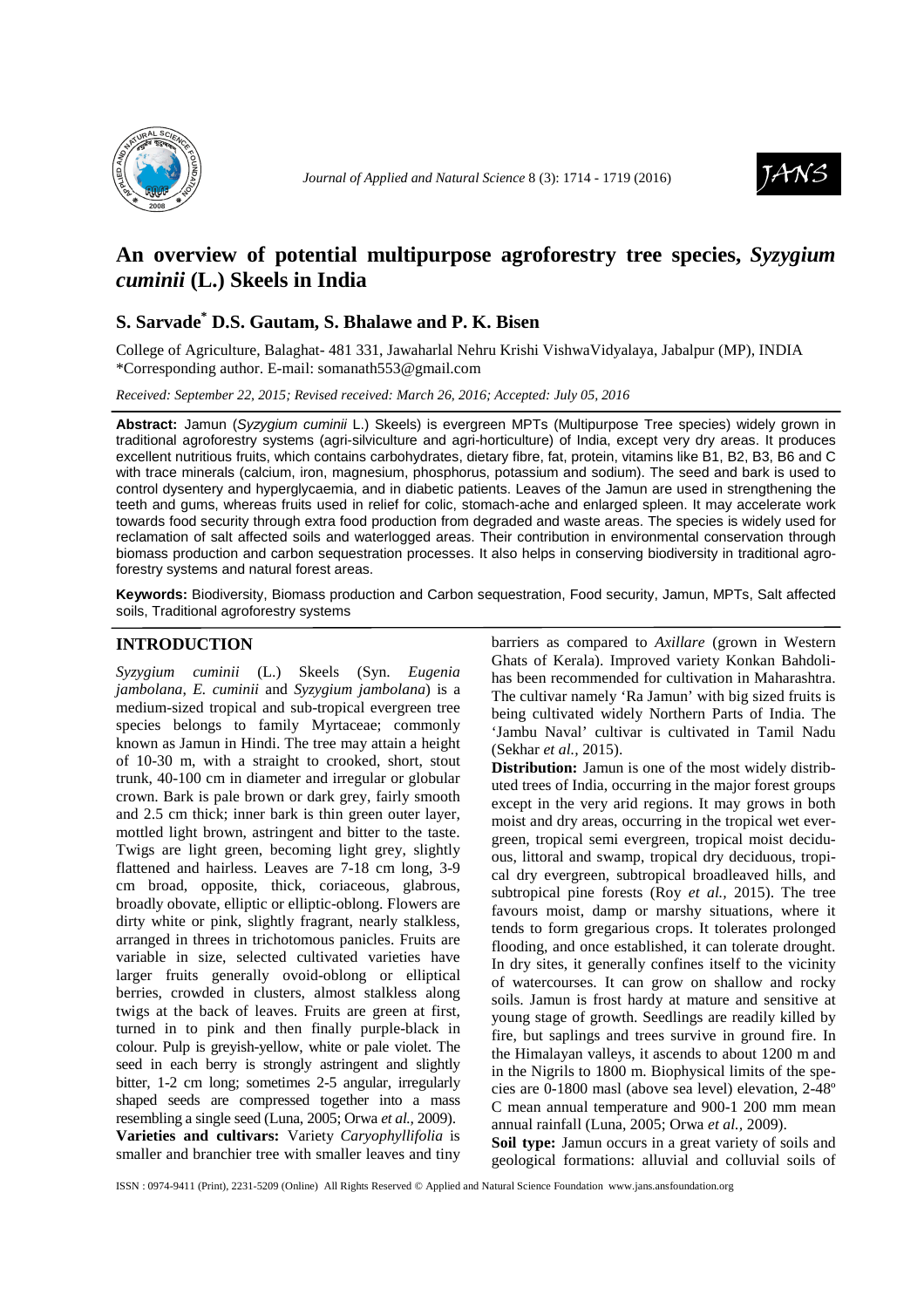clayey to loamy texture. Such wide tolerance suggests many varieties, some of which will tolerate saline soils; it is commonly found on deep, rich, well-drained soils (Luna, 2005; Orwa *et al.,* 2009).

**Regeneration:** Species is profusely regenerated from seeds around mother tree on moist grounds naturally. Each fruit may produce 1-5 seedlings in cluster. The number of seeds per kilogram vary from 1200-1800, whereas germination capacity from 20-90 per cent and plant percent of 56-96 per cent. The species can be propagated by direst sowing, by planting out seedlings and by stump planting. Air-layering with auxin is also possible (Luna, 2005).

**Intercropping:** Jamun is grown advantageously with banana, coffee and cocoa (Orwa *et al.,* 2009). Hemrom and Nema (2015) reported cultivation of Jamun tree species in traditional agroforestry systems such as agrisilviculture, agri-horti-silviculture, acqua-forestry in Bastar region of Chhattisgarh. Chavan *et al.* (2015) reported Jamun under restricted species category which requires permission for felling in Madhya Pradesh and Jharkhand states of India; whereas permission is not required in Andhra Pradesh. Jamun is one fruit tree component of agri-horticulture system reported by Choudhary *et al.* (2012) in Rajouri District of Jammu and Kashmir. Kashyap *et al.* (2014) reported that Jamun is an important fruit tree component of traditional fruit based agroforestry systems, India.

However, species has such a tremendous potential for upliftment of small land holding farmers of the salt affected waterlogged areas, it is not used widely in commercial agroforestry systems. This paper emphasized on species production and protection services, which strengthening the potential of species in agroforestry systems for improving condition of small land holding farmers of India.

#### **PRODUCTION SERVICES**

**Breaking the food insecurity circle:** The situation that exists when there insufficient availability of safe and nutritious food to meet their dietary needs and food preferences for an active and healthy life known the food insecurity. Increasing crop productivity on farm is not only the solution for breaking the poverty and food insecurity circle; we have to go for another option such as domestication of MPTs on farm lands (Sarvade *et al.,* 2014). Through increasing diverse food production, resource conservation, employment generation and enhancing rural income, agroforestry systems may solve food insecurity problems. Domestication of an indigenous wild fruit tree species in unproductive and degraded areas in traditional agroforestry systems for providing nutritious food production (Anonymous, 2013). Agroforestry MPTs provide important ecosystem services such as improvement of soil properties; spring, stream and watershed protection; biodiversity conservation; and carbon sequestra-

tion and storage, all of which ultimately affect food and nutritional security (Garrity 2004; Sarvade and Singh, 2014).

Jamun tree species is widely used in traditional agroforestry systems in India. Fresh ripe fruits of Jamun are juicy, almost odourless with a pleasant, slightly bitter, astringent taste usually eaten (Das and Das, 2005; Swami *et al.,* 2012; Dangwal *et al.,* 2014; Kashyap *et al.,* 2014). The nutrient value of Jamun fruits is given in table 1. They may also be processed into jams, jellies, juice and puddings (Chaudhary and Mukhopadhyay, 2012; Sekhar *et al.,* 2015). Jamun fruits are not only widely consumed as regular food supplement to diet but also add variety to diets, improve palatability and provide essential vitamins, minerals, proteins and calories (Choudhary *et al.,* 2012).

**Fodder:** Their leaves commonly use as fodder (Das and Das, 2005; Yadav and Bisht, 2013; Kashyap *et al.,* 2014); flowers are rich in nectar and yield high-quality honey.

**Fuelwood:** It is a fast-growing tree, which provides excellent firewood and charcoal. Wood produced has a specific gravity of 0.77 and burns well, giving off about 4 800 kcal/kg (Orwa *et al.,* 2009). Mushtaq *et al.* (2012) reported Jamun as an important tree species for fuelwood consumption across the 12 villages *viz.* Parmandal, Madana, Sadral, Paddal, Kothar, Mandal, Kalarian, Parri, Abtal, Gokhal, Chakh, Bandral and Keso villages respectively of Samba district of Jammu & Kashmir. Mbwambo *et al.* (2013) reported Jamun as fuel wood tree species in agroforestry systems of Musoma Rural District, Mara Region, Tanzania.

**Timber:** Moderately hard, rough, strong, durable; lasts well under water. The bending strength of dry wood is 1343 kg/cm<sup>2</sup>. The density of dry wood is  $641 \text{ kg/m}^3$ . The hardness of dry wood is  $671 \text{ kg}/\text{cm}^2$ . The hearing strength of dry wood is  $709 \text{ kg/m}^2$ . The shearing strength of dry wood is  $167 \text{ kg/m}^2$  (Patil *et al.,* 2014). The heartwood is reddish-grey or reddish-brown and fine grained; may be utilized in exterior joinery and carpentry work. Wood is durable in water, resistant to termites, and although difficult to work, it saws and machines well and is used for construction, boat building, commercial tea and chest plywood, agricultural implements, tool handles, cart wheels, well curbs and troughs, sleepers, furniture and as props for shafts and galleries in mines. It is also used for building bridges and for making musical instruments, especially guitars (Das and Das, 2005; Orwa *et al.,* 2009; Kashyap *et al.,* 2014). Bark of Jamun has served in tanning and yields a brown dye that has been used in colouring fishnets. Fruits are used to make wine (Orwa *et al.,* 2009).

**Medicine**: It has been valued in Ayurveda and Unani system of medication for possessing variety of therapeutic properties. Important chemicals from the different parts of plant are given in Table 2. Most of the plant parts are used in traditional system of medicine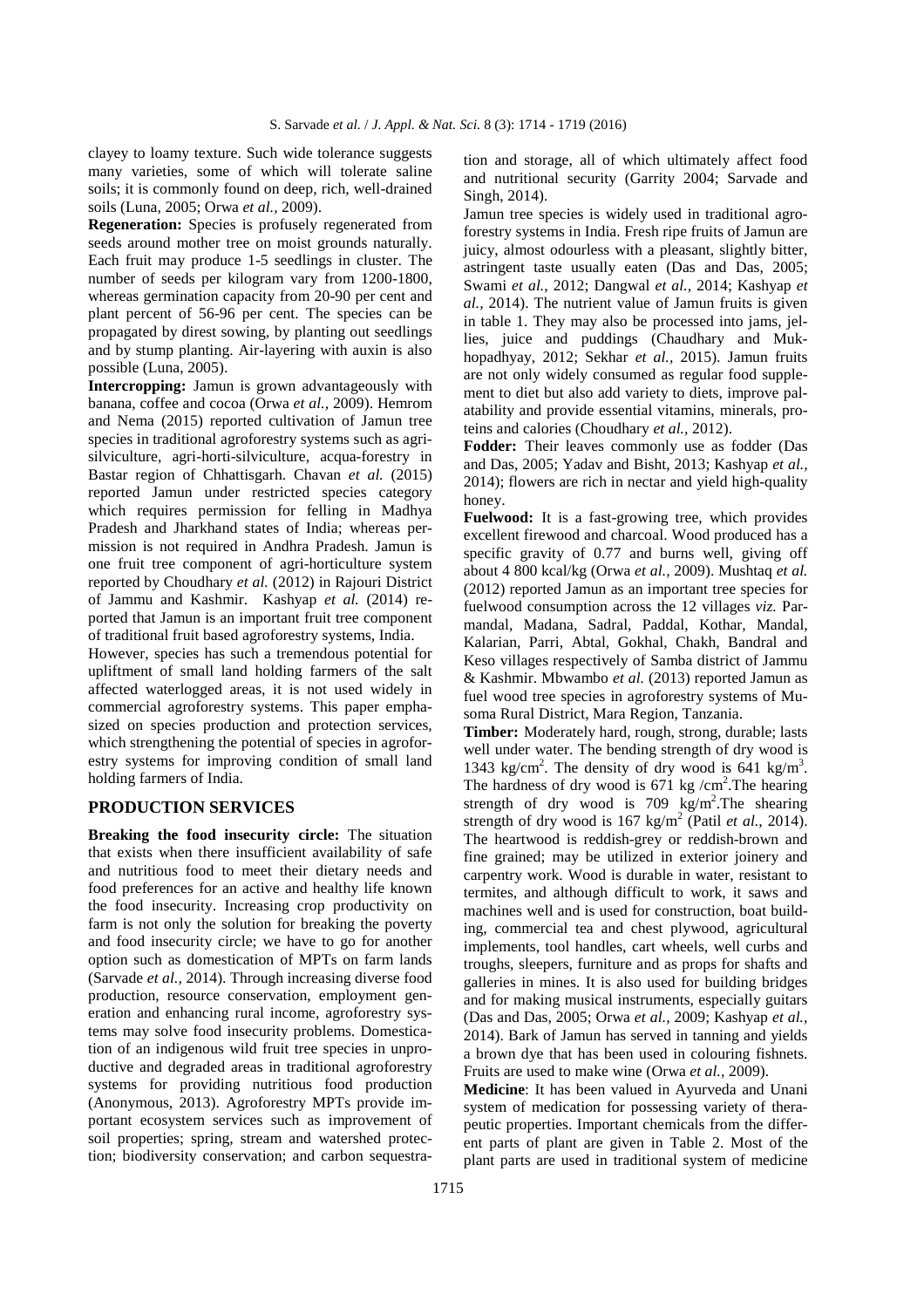in India (Table 3). Fruits are used as a relief for colic, while the wood yields a sulphate pulp that has medicinal uses in stomach-ache and enlarged spleen (Sharma *et al.,* 2014). The seeds and bark are well known in the Far East for the treatment of dysentery and in control of hyperglycaemia and glycosuria in diabetic patients (Rahman, 2013). According to Ayurveda, its bark is acrid, sweet, digestive and astringent to the bowels, anthelmintic and in good for sore throat, bronchitis, asthma, thirst, biliousness, dysentery, blood impurities, astringent bark may be used as a gargle and to cure ulcers. In Unani medicine system the ash of leaves is used for strengthen the teeth and the gums, the seeds are astringent, diuretic, stops urinary discharge and remedy for diabetes which reduce the blood sugar level quickly, and the barks showed good wound healing properties (Orwa *et al.,* 2009; Swami *et al.,*2012; Agarwal *et al.,* 2015).

#### **PROTECTION SERVICES**

Being an evergreen species, abundant foliage of Jamun produces good shade, which has been used to shelter coffee trees, chicken yards and livestock pastures.

**Table 1.** Jamun fruit nutritional value per 100 g (3.5 oz).

| Particular                | <b>Values</b>           |
|---------------------------|-------------------------|
| <b>Energy</b>             | 251 kJ (60 kcal)        |
| Carbohydrates             | 15.56                   |
| Dietary fibre             | $0.3 - 0.9$ g           |
| Fat                       | $0.15 - 0.30$ g         |
| <b>Protein</b>            | $0.72$ g                |
| <b>Vitamins</b>           |                         |
| Thiamine (B1)             | $(1\%)0.006$ mg         |
| Riboflavin (B2)           | $(1\%)0.012$ mg         |
| Niacin $(B3)$             | $(2\%)0.260$ mg         |
| Pantothenic acid (B5)     | $(3\%)0.160$ mg         |
| Vitamin B6                | $(3\%)0.038$ mg         |
| Vitamin C                 | $(17\%)14.3 \text{ mg}$ |
| <b>Trace minerals</b>     |                         |
| Calcium                   | $(2\%)19.00$ mg         |
| <b>Iron</b>               | $(1\%)0.19$ mg          |
| Magnesium                 | $(4\%)15.00$ mg         |
| Phosphorus                | $(2\%)17.00$ mg         |
| Potassium                 | $(2\%)$ 79.00 mg        |
| Sodium                    | $(1\%)14.00$ mg         |
| <b>Other constituents</b> |                         |
| Water                     | 83.70-85.80 g           |

When closely planted in rows, trees make good windbreaks. It is one of the most popular avenue trees and widely planted along road lines in India. Jamun is successfully planted in waterlogged areas. Trees planted close together and topped regularly form a dense hedge.

**Biomass production and carbon sequestration potential:** The potential of agroforestry systems for sequestering C and producing biomass for biofuels like many other land use systems was reported by (Jose and Bardhan, 2012). Jamun produces 1.59-17.04 t/ha aboveground biomass, 0.42-4.53 t/ha belowground biomass and 2.01-21.57 t/ha total biomass in traditional agroforestry system of Garhwal Himalaya (Kumar *et al.,* 2012). Ullah and Al-Amin (2012) reported 7.43, 1.11 and 8.55 t/ha aboveground, belowground and total biomass, respectively in natural forest. Above ground biomass of Jamun tree species was 132.59 Mgha<sup>-1</sup> in tree plantations at Kurukshetra in Northern India (Arora and Chaudhry, 2014). The 30.82 t ha-1 total biomass production from *S. cuminii* in dry tropical forest, India (Pawar *et al.,* 2014).

Traditional agroforestry system of Garhwal Himalaya, Jamun conserve 0.716-7.67, 0.190-2.04 and 0.906-9.71 t/ha above, below and total carbon stock (Kumar *et al.,* 2012). The 3.73, 0.56 and 4.29t/ha above, below and total carbon stock was reported by Ullah and Al-Amin (2012) in natural forest. Chauhan *et al.* (2009) reported 0.73 t/ha carbon storage at the plantation level in Punjab, India, whereas 1.43 t/ha carbon added to the soil through roots and litter decomposition. Pragasan *et al.* (2015) reported highest carbon stock stored by *S. cumini* followed by *Anogeissus latifolia*, *Prumus ceylanica*, *Terminalia paniculata* and *Tamarindus indica*  in Shervarayan Hills, India. Dry tropical forest, India stores13.471 t ha<sup>-1</sup> total carbon by *S.cuminii* species (Pawar *et al.,* 2014).

**Soil improvement and reclamation of degraded areas:** Litter addition, decomposition and nutrient release, nutrient addition through root biomass and controlling soil erosion were important processes for improvement of soil properties (Sarvade *et al.,* 2014). Keystone species (e.g. *Englehardtia spicata*, *Echino-*

**Table 2.** Phytochemicals present in the different parts of Jamun plant.

| S. N. | <b>Plant part</b> | <b>Chemicals present</b>                                                                                                                                                                                                                 |
|-------|-------------------|------------------------------------------------------------------------------------------------------------------------------------------------------------------------------------------------------------------------------------------|
|       | Seeds             | Jambosine, Gallic acid, Ellagic acid, Corilagin, 3,6-hexahydroxy diphenoylglucose, 1-galloylglucose, 3<br>-galloylglucose, Quercetin, $\beta$ -sitoterol, 4,6 hexahydroxy diphenoyl glucose, Essential oils                              |
|       | Stem bark         | Tannins, Resin, Phytosterols, Friedelin, Friedelan-3-α-ol, Betulinic acid, β-sitosterol, Kaempferol, β-<br>sitosterol-Dglucoside, Gallic acid, Ellagic acid, Gallotannin and Ellagitannin and Myricetine                                 |
|       | <b>Flowers</b>    | Terpenoids, Oleanolic acid, Ellagic acids, Isoquercetin, Quercetin, Kampferol and Myricetin                                                                                                                                              |
|       | Fruit pulp        | Vitamin-C, Vitamin-A, Riboflavin, Nicotinic acid, Choline, Folic acid, Malaic acid, Sugar, Amino<br>acids, Na, K, Ca, P, Fe, Zn, Mn, Anthocyanins, Delphinidin, Petunidin, Malvidin-diglucosides                                         |
|       | Leaves            | β-sitosterol, Betulinic acid, Mycaminose, Crategolic (maslinic) acid, n-hepatcosane, n-nonacosane, n-<br>hentriacontane, Noctacosanol, n-triacontanol, n-dotricontanol, Quercetin, Myricetin, Myricitrin and the                         |
| 6     | Essential oils    | Flavonol glycosides myricetin $3-O-(4"-acetyl)-\alpha$ Lrhamnopyranosides, Essential oils<br>$\alpha$ -terpeneol, Myrtenol, Eucarvone, Muurolol, $\alpha$ -myrtenal, 1, 8-cineole, Geranyl acetone, $\alpha$ -cadinol and<br>Pinocarvone |

**Source:** Swami *et al.* (2012); Chaudhary andMukhopadhyay, (2012).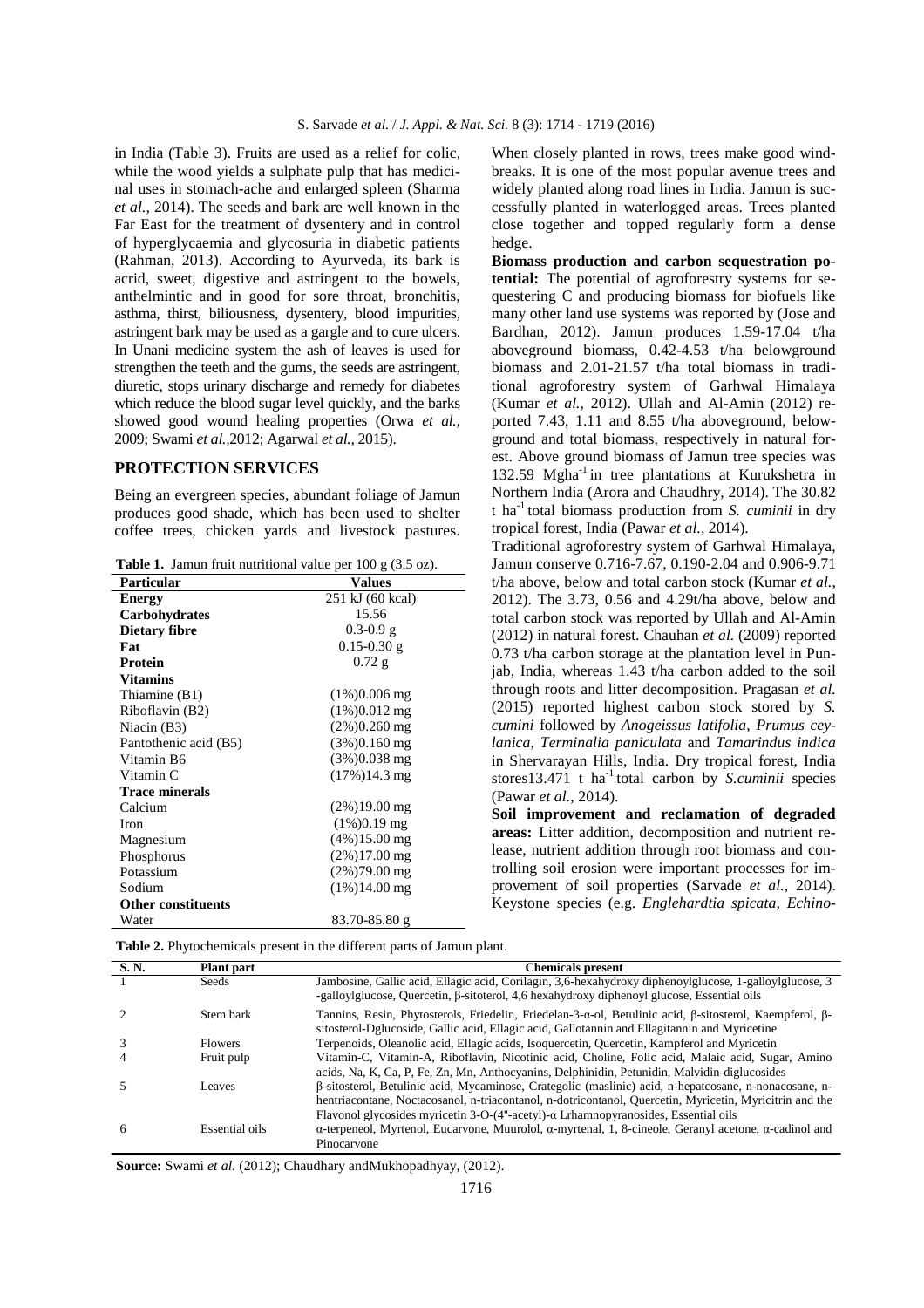|  |  |  |  |  |  |  | S. Sarvade <i>et al. / J. Appl. &amp; Nat. Sci.</i> 8 (3): 1714 - 1719 (2016) |
|--|--|--|--|--|--|--|-------------------------------------------------------------------------------|
|--|--|--|--|--|--|--|-------------------------------------------------------------------------------|

| Table 3. Plant part used, mode of preparation, administration and ailments treatment by ethnic groups of India. |  |  |  |  |
|-----------------------------------------------------------------------------------------------------------------|--|--|--|--|
|-----------------------------------------------------------------------------------------------------------------|--|--|--|--|

| Ethnic group used<br>and                            | Plant part used, mode of preparation and disorders treatment                                                                                                                              |
|-----------------------------------------------------|-------------------------------------------------------------------------------------------------------------------------------------------------------------------------------------------|
| their origin                                        |                                                                                                                                                                                           |
| Lakher and Pawi in North                            | Infusion of fruit or mixture of powdered bark and fruit is given orally to treat diabetes.                                                                                                |
| east India                                          | Juice obtained from the seeds is applied externally on sores and ulcers.                                                                                                                  |
|                                                     | Powdered seeds are mixed with sugar are given orally 2-3 times daily in the treatment of<br>dysentery.                                                                                    |
|                                                     | The juice of leaves is given orally as antidote in opium poisoning and in centipede bite.                                                                                                 |
|                                                     | The juice of ripe fruits is stored for 3 days and then is given orally for gastric problems.                                                                                              |
|                                                     | The juice obtained from the bark is given orally for the treatment of women with a history of<br>repeated abortion.                                                                       |
| Local informants in Ma-<br>harastra, India          | Fruit and stem bark are used in the treatment of diabetes, dysentery, increases appetite and to<br>relieve from headache                                                                  |
| Nepalese, Lepchas and<br>Bhutias innortheast India  | Decoction of stem bark is taken orally three times a day for 2-3 weeks to treat diabetes.                                                                                                 |
| Kanitribals in Southern India                       | Two teaspoon of juice extracted from the leaf is mixed with honey or cow's milk and taken<br>orally taken twice a day after food for 3 months to treat diabetes.                          |
|                                                     | Fresh fruits are also taken orally to get relief from stomach ache and to treat diabetes.                                                                                                 |
|                                                     | Young leaf is ground into a paste with goat's milk and taken orally to treat indigestion.                                                                                                 |
| Malayalis in South India                            | Paste of seeds is prepared with the combination of leaves of <i>Momordica charantia</i> and flow-<br>ers of Cassia auriculata and taken orally once a day for 3 months to treat diabetes. |
| Local population in Andhra<br>Pradesh, India        | Shade dried seeds are made into powder and taken orally thrice a day in the treatment of<br>diabetes.                                                                                     |
| Siddis in Karnataka, India                          | The juice obtained from the leaves is mixed with milk and taken orally early in the morning,<br>to treat diabetes.                                                                        |
|                                                     | The juice obtained from the stem bark is mixed with butter milk and taken orally every day<br>before going to bed to treat constipation.                                                  |
|                                                     | The same recipe, when taken early in the morning on an empty stomach, is claimed to stop                                                                                                  |
|                                                     | blood discharge in the faeces.                                                                                                                                                            |
| Tribal people in Maharastra                         | The tender leaves are taken orally to treat jaundice.                                                                                                                                     |
|                                                     | It was claimed that the eyes, nails and urine turned yellow.                                                                                                                              |
|                                                     | The treatment was followed for 2-3 days by adults and children as well.                                                                                                                   |
| $S_{\text{oumon}}$ (Arrespect and Subset Daby 2012) |                                                                                                                                                                                           |

**Source** :(Ayyanar and Subash-Babu, 2012)

*carpus dasycarpus*, *S. cuminii* and *Drimycarpus racemosus*) conserve high levels of nitrogen, phosphorus and potassium in highly infertile soils within a sacred grove in northeast India (Ramakrishnan, 2001).

Mycorrhizal fungi form symbiotic relationship with plants and have a potential for the improvement of soil P content. The nine year old plant of Jamun colonize 48.2 per cent VAM (Vesicular-Arbuscular Mycorrhiza) in agroforestry systems of Karnataka (Lakshman *et al.,* 2001).

Vulnerability and tolerance of any species for the salt affected soil depends on their early growth under such adverse conditions. Tomar *et al.* (2003) reported satisfactory early growth and survival with application of saline irrigation water. The reclamation of salt affected soils by planting of different multipurpose tree species. The Jamun grow well under saline soils (Behera *et al.,* 2015). Dhillon *et al.* (2008) reported the potential of Jamun tree species for phytoremediation of seleniferous soils in the village Barwa of Nawanshahar district, Punjab. Kumar *et al.* (2010) reported potential of Jamun in reclamation and re-vegetation of coal mine spoils in Singrauli district of Madhya Pradesh, India. **Biodiversity conservation:** Agroforestry is a complex system, in which woody perennial including tree,

shrub, bamboo and palm species are deliberately

grown with annual crop species, grasses simultaneously and sequentially and managed on same piece of land management unit. Being a complex system, it helps in conservation of biodiversity of an area (Sarvade, 2014). Das and Das (2005) reported total 122 plant species with fruits as the dominant usecomponent in traditional agroforestry system (home garden) Barak Valley, Assam, North East India. Traditional agroforestry systems in North Western Himalaya reported by Yadav and Bisht (2013) to conserve MPTs. Rahman (2013) reported ethnobotanical knowledge of rural community is the basis for biodiversity conservation. Total number of 107 different plant species (27 herbs, 15 shrubs, 7 climbers and 58 trees) belonging to 48 families and 87 genus were recorded by Sahoo *et al.* (2010) in the study of structural diversity of traditional home gardens of northeast India.

### **Conclusion**

Jamun is MPTs widely intercropped in traditional fruit tree based agroforestry systems of India. The plant parts such as fruit pulp, seed, leaves, bark and flowers contain different chemicals which are most important in curing diabetes patient, dysentery and hyperglycaemia problems. The species yields nutritive fruits while growing on waste land or on farm lands. It helps in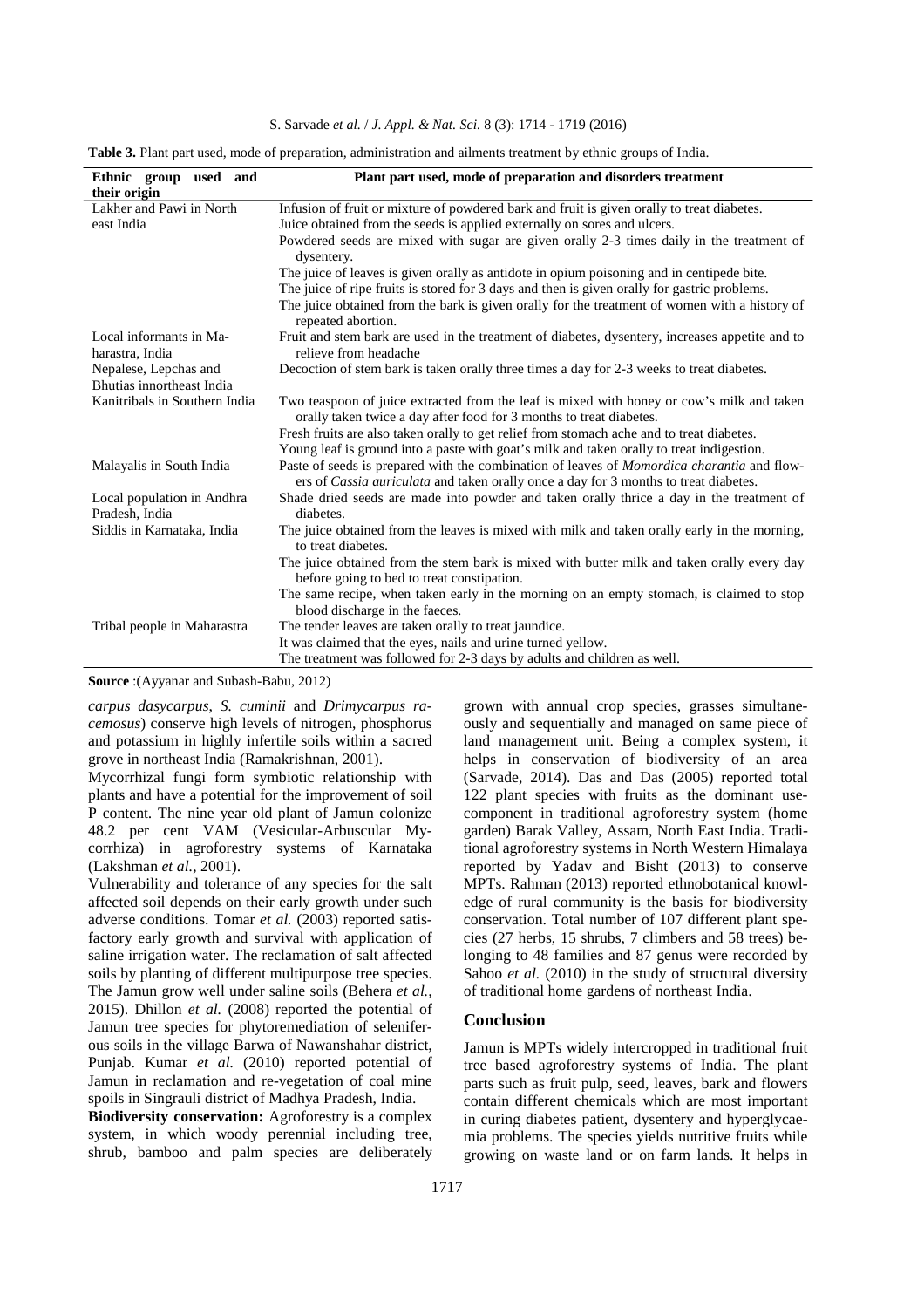breaking food insecurity circle. Species produce 2.01- 132.59 t/ha total biomass in agroforestry systems and tree plantations. It conserves 0.906-13.471 t/ha total carbon. In conservation processes, it improves salt affected soils, produce biomass and store carbon in vegetation as well as in soil. It also helps in conserving biodiversity in traditional agroforestry systems and natural forests of India, which accelerates upliftment of small land holding farmers.

#### **ACKNOWLEDGEMENTS**

Authors would like to thanks Dean, College of Agriculture, Balaghat for encouraging and providing assistance writing the article.

#### **REFERENCES**

- Agarwal, A. K., Goyal, P., Lakshminarasimhaiah, Goyal, P. and Singh, G. K. (2015). Pharmacognostical studies on a tropical plant, *Syzygium cuminii* Linn from Jodhpur District, Rajasthan, North West India. *World Journal of Pharmacy and Pharmaceutical Sciences,* 4(2): 1023-1030.
- Anonymous. (2013). Agroforestry, food and nutritional security. *World Agroforestry Centre* (ICRAF), Nairobi, Kenya. pp.1-20.
- Arora, P. and Chaudhry, S. (2014). Carbon sequestration in tree plantations at Kurukshetra in Northern India. *American International Journal of Research in Formal, Applied & Natural Sciences,* 5(1): 65-70.
- Ayyanar, M. and Subash-Babu, P. (2012). *Syzygium cuminii* (L.) Skeels: A review of its phytochemical constituents and traditional uses. *Asian Pac. J. Trop. Biomed*., 2(3): 240-246.
- Behera, L., Nayak, M. R., Patel, D., Mehta, A., Sinha, S. K. and Gunaga, R. (2015). Agroforestry practices for physiological amelioration of salt affected soils. *Journal of Plant Stress Physiology,* 1(1): 13-18.
- Chaudhary, B. and Mukhopadhyay, K. (2012). *Syzygium cuminii* (L.) Skeels: a potential source of nutraceuticals. *International Journal of Pharmacy and Biological Sciences,* 2(1): 46-53.
- Choudhary, P., Tandon, V. and Sharma, R. (2012). Traditional agroforestry practices for sustainable livelihood in Rajouri district of Jammu and Kashmir. *Journal of Tree Sciences,* 31 (1&2): 102-107.
- Chauhan, S. K., Gupta, N., Yadav, R. S. and Chauhan, R. (2009). Biomass and carbon allocation in different parts of agroforestry tree species. *Indian Forester,* 135(7): 981-993.
- Chavan, S. B., Keerthika, A., Dhyani, S. K., Handa, A. K., Ram Newaj and Rajarajan, K. (2015). National agroforestry policy in India: a low hanging fruit. *Current Science,* 108(10): 1826-1834.
- Dangwal, L. R., Singh, T. and Singh, A. (2014). Exploration of wild edible plants used by Gujjar and Bakerwal tribes of District Rajouri (J&K), India. *Journal of Applied and Natural Science*, 6 (1): 164-169.
- Das, P. and Das, A. K. (2005). Inventorying plant biodiversity in homegardens: A case study in Barak Valley, Assam, North East India. *Current Science,* 89 (1): 155-163.
- Dhillon, K. S., Dhillon, S. K. and Thind, H. S. (2008). Evaluation of different agroforestry tree species for their

suitability in the phytoremediation of seleniferous soils. *Soil Use and Management,* 24: 208-216.

- Garrity, D. P. (2004). Agroforestry and the achievement of the millennium development goals. *Agroforestry Systems,* 61: 5-17.
- Hemrom, A. and Nema, S. (2015). A study on traditional agroforestry practices existing at Bastar region of Chhattisgarh. *International Journal of Multidisciplinary Research and Development,* 2(3): 56-64.
- Jose, S. and Bardhan, S. (2012). Agroforestry for biomass production and carbon sequestration: an overview. *Agroforest Syst*., 86: 105-111.
- Kashyap, S. D., Dagar, J. C., Pant, K. S. and Yewale, A. G. (2014). Soil conservation and ecosystem stability: natural resource management through agroforestry in Northwestern Himalayan region. In: Agroforestry systems in India: livelihood security & ecosystem services, advances in agroforestry, Dagar J. C. *et al.* (eds.). pp. 21-55.
- Kumar, A., Raghuwanshi, R. and Upadhyay, R. S. (2010). Arbuscular mycorrhizal technology in reclamation and re-vegetation of coal mine spoils under various revegetation models. *Engineering,* 2: 683-689.
- Kumar, M., Anemsh, K., Sheikh, M. A. and Raj, A. J. (2012). Structure and carbon stock potential in traditional agro forestry system of Garhwal Himalaya. *Journal of Agricultural Technology,* 8(7): 2187-2200.
- Lakshman, H. C., Rajanna, L., Inchal, R. F., Mulla, F. I. and Srinivasulu, Y. (2001). Survey of VA - mycorrhizae in agroforestry and its implications on forest trees. *Tropical Ecology,* 42(2): 283-286.
- Luna, R. K. (2005). *Plantation Trees*. International Book Distributors, Dehradun. pp 728-733.
- Mbwambo, J. S., Saruni, P. L. and Massawe, G.S. (2013). Agroforestry as a solution to poverty in rural Tanzania: lessons from Musoma Rural District, Mara Region, Tanzania. *Kivukoni Journal,* 1(2): 15-30.
- Mushtaq, T., Sood, K. K. and Raina, N. S. (2012). Species preferences for fuelwood in Shiwalik Himalayas- implications for agroforestry plantations. *Indian Journal of Hill Farming,* 25(2):18-21.
- Orwa, C., Mutua, A., Kindt, R., Jamnadass, R. and Anthony, S. (2009) Agroforestry tree Database: a tree reference and selection guide version 4.0 (http://www.worldagroforestry.org/ sites/treedbs/treedatabases.asp)
- Patil, P.V., Kulkarni, D. K. and Nipunage, D.S. (2014). Wisdom of local people on selection of wood for agricultural implements from Bhor and Mahad regions of Western Maharashtra.*Indian Journal of Advances in Plant Research,* 1(2): 11-17.
- Pawar, G. V., Singh, L., Jhariya, M. K. and Sahu, K. P. (2014). Effect of anthropogenic disturbances on biomass and carbon storage potential of a dry tropical forest in India. *Journal of Applied and Natural Science,* 6 (2): 383-392.
- Pragasan, L. A. (2015). Total carbon stock of tree vegetation and its relationship with altitudinal gradient from the Shervarayan hills located in India. *J. Earth Sci. Clim. Change,* 6(4): 1-5.
- Rahman, M. H. (2013). A study on exploration of ethnobotanical knowledge of rural community in Bangladesh: basis for biodiversity conservation. *ISRN Biodiversity,*  2013: 1-10.
- Ramakrishnan, P. S. (2001). Increasing population and declining biological resources in the context of global